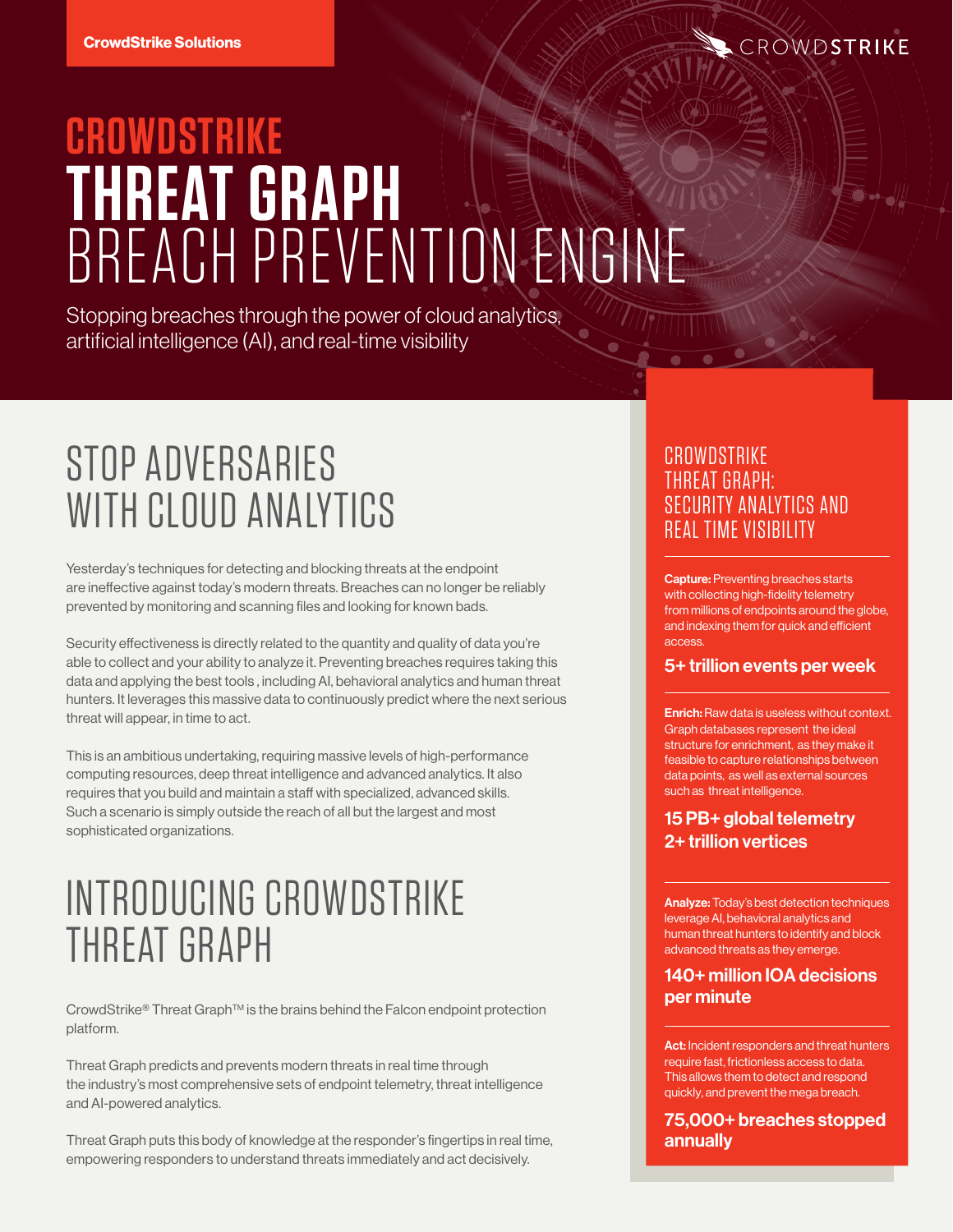## BUILDING BLOCKS FOR BREACH PREVENTION

Stopping breaches using cloud-scale data and analytics requires a tightly integrated platform. Each function plays a crucial part in detecting modern threats, and must be designed and built for speed, scale, and reliability.

| <b>Function</b> |                   | <b>Description</b>                                                                                               |  |
|-----------------|-------------------|------------------------------------------------------------------------------------------------------------------|--|
|                 | Capture           | Hardware and software required to collect and index hundreds of<br>GBs per day of raw endpoint data              |  |
|                 | Fnrich            | Threat intelligence, context, and correlation markers                                                            |  |
|                 | Analyze           | Hardware and software for a cloud-scale data analytics platform to<br>hunt for suspicious and malicious activity |  |
|                 | Search            | Query engine to deliver real-time search capabilities across<br>the entire body of stored data                   |  |
|                 | <b>Store</b>      | High-redundancy, high-performance enterprise storage                                                             |  |
|                 | Deploy & Maintain | Staff required to perform hardware and software deployment,<br>integration maintenance and upgrades              |  |

Security effectiveness is directly related to the quantity and quality of data you're able to collect and your ability to analyze it

### STOP BREACHES. SPEND LESS

Only CrowdStrike delivers a complete, turnkey solution for preventing breaches. While competing solutions may look good on paper, they are incomplete and hide enormous costs associated with deployment, integration and maintenance. CrowdStrike Threat Graph offers a comprehensive platform for preventing breaches that delivers instant value on Day One, without costly consulting services and with zero maintenance overhead. Threat Graph predicts, investigates, and hunts at a fraction of the cost.

### **THREAT GRAPH DELIVERS 7.5X LOWER TCO**